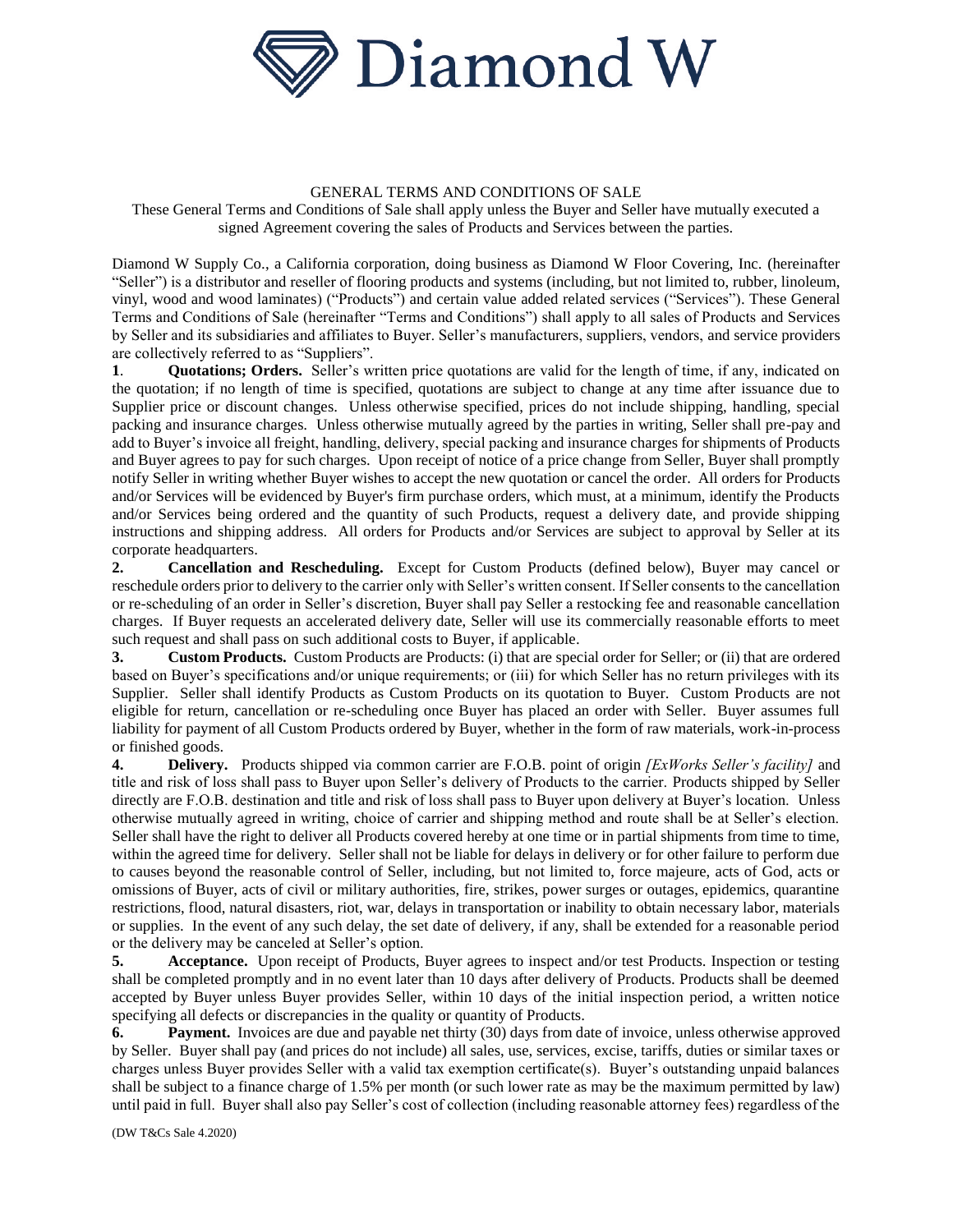manner or method in which the costs are incurred. Payments received from Buyer may be applied by Seller against any obligation owed by Buyer to Seller. Buyer shall not to offset any amounts due to Buyer from Seller against any of Seller's invoices. Seller may refuse or delay shipments if Buyer fails to pay promptly any payments due Seller. All payments must be in U.S. Dollars.

**7. Returns.** Buyer may only return Products pursuant to Seller's return policy and prior consent. Upon confirmation of right to return, Seller shall issue or cause to be issued a Return Material Authorization. Buyer shall return Products freight prepaid, in accordance with Seller's instructions in original packaging and in good condition, without alteration. Buyer assumes risk of loss for returned Products until receipt by Seller or its Supplier at the designated return location. Upon receipt of returned Products which comply with this Section 9, Seller has the right to issue and Buyer agrees to accept a credit memo in the amount of the value of the returned Products which may be used as a credit toward future purchases.

**8. Warranty and Warranty Limitations.** Buyer acknowledges that Seller acts as a distributor/reseller of Products and certain Services and that the Supplier of such Products and/or Service is responsible to Buyer, Seller and third parties for all defects, breaches, liability, claims, damages, obligations, costs and expenses (whether legal or equitable) ("hereinafter "Claims") related to the manufacture, performance and functionality of the Products or Services. Buyer agrees to look solely to the Supplier of Products or Services for all Claims arising from breach of Supplier's warranty for Products. Seller agrees to assist in the processing of a Claim and to transfer, assign or "pass through" to Buyer any transferable warranty made to Seller by Supplier to the extent transferable and permitted by law. **Seller makes no representation, covenant or warranty with respect to the extent or enforceability of Supplier's warranty. Seller makes no other warranty, express or implied, with respect to Products or Services.** SELLER DISCLAIMS ANY WARRANTY, EXPRESS OR IMPLIED, WITH RESPECT TO (A) THE MERCHANTABILITY OF PRODUCTS, (B) THE FITNESS OF PRODUCTS FOR ANY PARTICULAR PURPOSE OR USE OF BUYER, (C) WHETHER THE USE OF THE PRODUCTS OR SERVICES SHALL BE UNINTERRUPTED, (D) ANY COURSE OF DEALING, COURSE OF PERFORMANCE OR USAGE OF TRADE, OR (F) NONINFRINGEMENT. Buyer's sole and exclusive remedy for nonconforming Products or Services shall be, at Seller's option, the replacement or repair of Products or re-performance of the Services at Seller's cost or Seller's refund of the purchase price of the applicable Products and/or Services. No repair, replacement or re-performance shall extend any warranty period.

**9**. **Limitation of Liability.** IN NO EVENT SHALL SELLER'S LIABILITY ARISING IN CONNECTION WITH OR UNDER THIS AGREEMENT (WHETHER UNDER THE THEORIES OF BREACH OF CONTRACT, TORT, MISREPRESENTATION, FRAUD, WARRANTY, NEGLIGENCE, STRICT LIABILITY OR ANY OTHER THEORY OF LAW) EXCEED THE PURCHASE PRICE OF THE PRODUCTS.

**10. Limitation of Damages.** BUYER SHALL IN NO EVENT BE ENTITLED TO, AND SELLER SHALL NOT BE LIABLE FOR, INDIRECT, SPECIAL, INCIDENTAL OR CONSEQUENTIAL DAMAGES OF ANY NATURE, INCLUDING, BUT NOT LIMITED TO, LOSS OF PROFIT, PROMOTIONAL AND/OR MANUFACTURING EXPENSES, OVERHEAD, INJURY TO REPUTATION AND/OR LOSS OF CUSTOMERS OR DATA.

**11. Intellectual Property.** Seller shall have no liability or obligation in connection with any claims of infringement by Products to any patent, trademark, copyright, trade secret or other proprietary right or information.

**12.** Advice. If technical advice is offered or provided in connection with the sale of any Products, it is provided as an accommodation to Buyer, without charge, and Seller does not warrant and has no responsibility or liability whatsoever for the content of or use of such advice.

**15.** Confidentiality. Both parties acknowledge that, by reason of their relationship, they may have access to and/or disclose certain information and materials concerning the business, plans, products and customers of each other which is confidential and of substantial value to the other party, whether disclosed in writing, verbally or by its nature the receiving party knows or should know the confidential nature of the information ("Confidential Information"), which value would be impaired if such information were disclosed to third parties. The term Confidential Information shall not include information which is: (a) in the public domain other than by a breach of this Agreement by the receiving party; or (b) rightfully received from a third party with no duty of confidentiality; or (c) rightfully known to the receiving party without any limitation on use or disclosure prior to its receipt from the disclosing party; or (d) independently developed by employees, agents or consultants of the receiving party; or (e) generally made available to third parties by the disclosing party without restriction on disclosure. The parties hereto agree to maintain as confidential and not to disclose any Confidential Information learned by virtue of the parties' business relationship to any third party or use any Confidential Information for purposes other than performance of its obligations hereunder. The parties agree that this obligation of confidentiality shall survive termination of this Agreement.

**16. Compliance with Export Laws; Foreign Corrupt Practices Act.** Buyer agrees to comply will all U.S. export, import and anti-boycott laws and with the United States Foreign Corrupt Practices Act. Buyer agrees not to,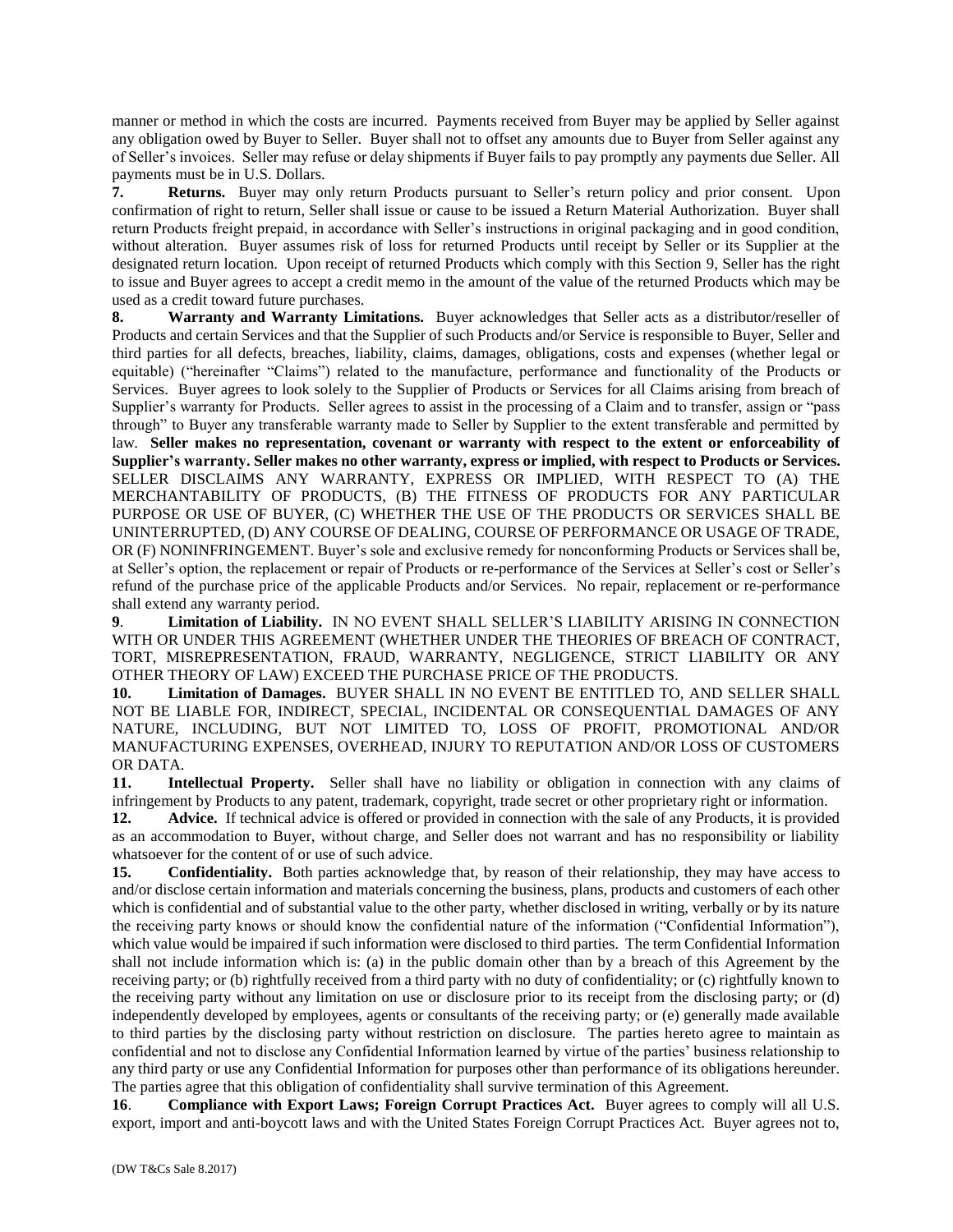and agrees to inform its customers in writing that they may not sell, market, export, transfer, or re-export Products, technical data or technology to any restricted country or to any company, individual or governmental entity published from time to time by the U.S. Government (called denied parties). If it exports any Products, Buyer will be the exporter of record and will obtain any licenses or authorizations from the appropriate U.S. Government agency required for the export or re-export of any Products, Services, technical data or technology. Buyer agrees that its employees and agents will not offer, pay, promise to pay, give or promise to give any money or anything of value, directly or through third parties, to any government official, political party, political official, candidate for political office or to any other person, while knowing or having reason to know that all or a portion of such money or thing of value will be offered, paid, given or promised, directly or indirectly, for purposes of influencing any act or decision of any of the foregoing persons or entities or inducing any of the foregoing persons or entities to use his, her or its influence with a government entity or instrumentality to affect or influence any act or decision of such government entity or instrumentality. Buyer agrees to indemnify, defend and hold harmless Seller and its Suppliers from all losses, claims and damages incurred (including, but not limited to, reasonable attorney fees, court costs, and costs of investigation and defense) by Seller and its Suppliers because of Buyer's failure to comply with this Section 16.

**17. Government Contracts.** In addition to these Terms and Conditions, Products purchased in support of Buyer's U.S. Government contract shall be governed by those Federal Acquisition Regulations or Defense Federal Acquisition Regulations ("FARS" and "DFARS") which pertain to the sale of "commercial items" (as defined in the FARS or DFARS, as the case may be). No other FARS or DFARS shall form a part of these Terms and Conditions and Seller does not agree to any such additional FARS or DFARS.

**18. Disputes.** All unresolved disputes concerning or in connection with Products and/or Services shall be resolved in the state Court of Common Pleas of the State of California, Los Angeles County. Buyer consents and agrees that jurisdiction and venue for such proceedings shall lie exclusively with such courts. Buyer expressly waives its right to trial by jury. No action or other claim, regardless of form, arising out of or in any way connected with or related to Products and/or Services may be brought by Buyer more than one (1) year after the cause of the action or claim has accrued.

**19. Entire Agreement**. **Notwithstanding any different or additional terms or conditions contained in Buyer's purchase order or other communication, Seller accepts Buyer's order only on the condition that Buyer expressly accepts these Terms and Conditions. In the absence of Buyer's acceptance hereof, Seller's commencement of performance or Seller's acknowledgment of Buyer's purchase order shall be for Buyer's convenience only and shall not be construed as Seller's acceptance of any of Buyer's terms. Any confirmation by Buyer that states different or additional terms shall operate as an acceptance of these terms, but Seller hereby objects to and rejects such different or additional terms and any such different or additional terms shall be deemed to be material alterations and notice of objection to them is hereby given. Buyer's acceptance of any Products and/or Services shall be deemed to be acceptance of these Terms and Conditions. Seller hereby objects to any additional, contradictory or different terms contained in any initial or subsequent order or communication from Buyer pertaining to the Products and/or Services. Any notice by Buyer objecting to these terms must be in a writing separate from any form purchase order. Seller's failure to object specifically to provisions contained in any communication from Buyer shall not be deemed a waiver of these Terms and Conditions. Sales of certain Products and/or Services may require a mutually agreed-upon written special terms and, if applicable, specifications provided by Buyer. Any other amendment, waiver or other alteration of these Terms and Conditions by Seller shall be effective only if made in a writing signed by a designated officer of Seller.**

**20. General.** All agreements, covenants, conditions and provisions contained herein shall apply to and bind the assignees and successors in interest of Seller and Buyer. Buyer agrees that its conduct and use or resale of Products sold by Seller shall be in compliance with all applicable laws. These Terms and Conditions are not assignable by Buyer without Seller's prior written consent. The waiver by Seller of any breach or default shall not be deemed to be a waiver of any later breach or default. The exercise or failure to exercise any remedy shall not preclude the exercise of that remedy at another time or of any other remedy at any time. If any provision or portion of this Agreement is held to be invalid, illegal, unconscionable or unenforceable, the other provisions and portions shall not be affected. The headings are used for the convenience of the parties only and shall not affect the construction or interpretation of this Agreement. Any clerical errors are subject to correction. This Agreement shall be governed by the laws of the State of California. All shipping terms shall be interpreted in accordance with INCOTERMS. This Agreement shall not be governed by the UN Convention on the International Sale of Goods.